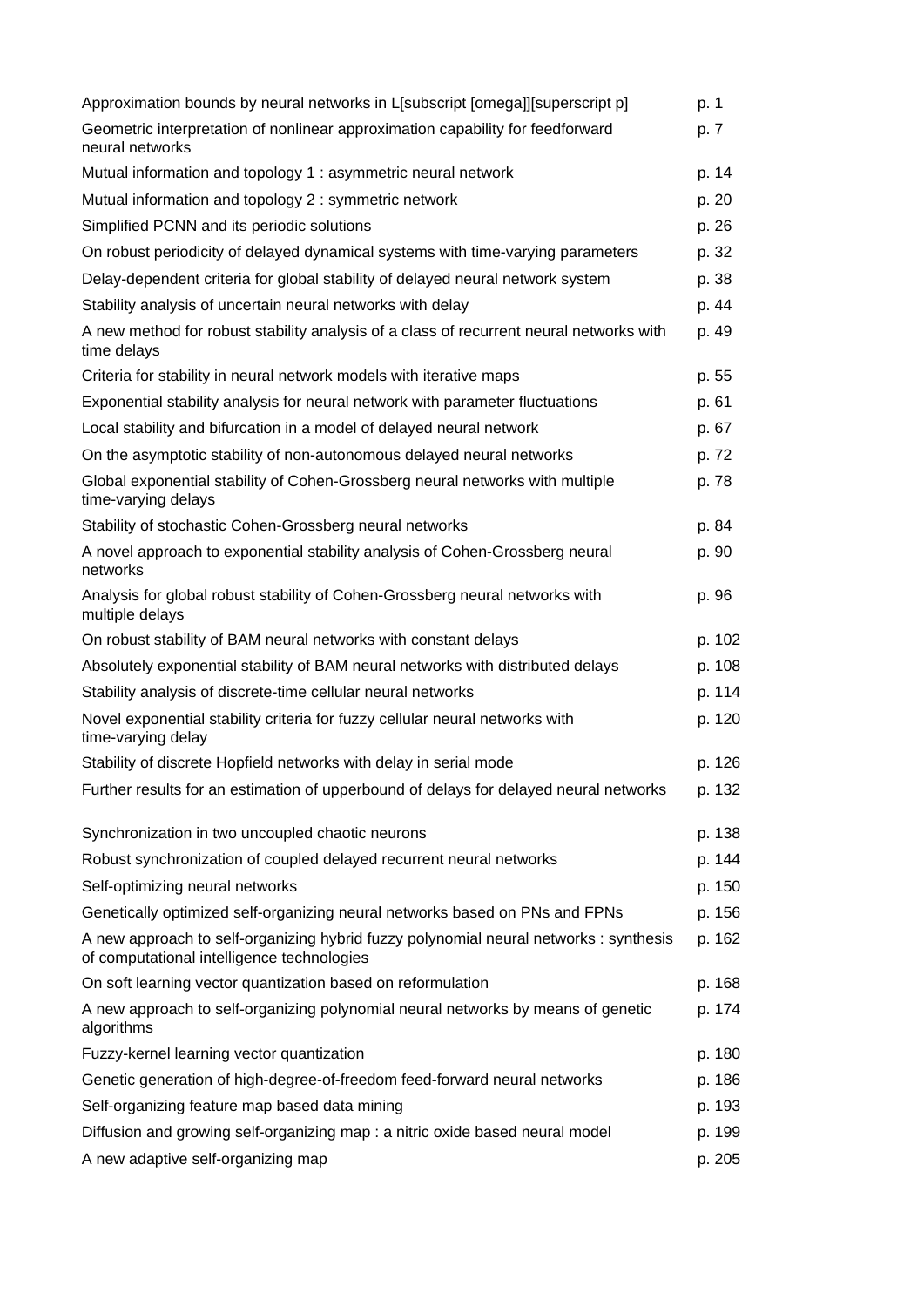| Evolving flexible neural networks using ant programming and PSO algorithm                                                            | p. 211 |
|--------------------------------------------------------------------------------------------------------------------------------------|--------|
| Surrogating neurons in an associative chaotic neural network                                                                         | p. 217 |
| Ensembles of RBFs trained by gradient descent                                                                                        | p. 223 |
| Gradient descent training of radial basis functions                                                                                  | p. 229 |
| Recent developments on convergence of online gradient methods for neural network<br>training                                         | p. 235 |
| A regularized line search tunneling for efficient neural network learning                                                            | p. 239 |
| Transductive learning machine based on the affinity-rule for semi-supervised<br>problems and its algorithm                           | p. 244 |
| A learning algorithm with Gaussian regularizer for kernel neuron                                                                     | p. 252 |
| An effective learning algorithm of synergetic neural network                                                                         | p. 258 |
| Sparse Bayesian learning based on an efficient subset selection                                                                      | p. 264 |
| A novel fuzzy neural network with fast training and accurate generalization                                                          | p. 270 |
| Tuning neuro-fuzzy function approximator by tabu search                                                                              | p. 276 |
| Finite convergence of MRI neural network for linearly separable training patterns                                                    | p. 282 |
| A rapid two-step learning algorithm for spline activation function neural networks<br>with the application on biped gait recognition | p. 286 |
| An online feature learning algorithm using HCI-based reinforcement learning                                                          | p. 293 |
| Optimizing the weights of neural networks based on antibody clonal simulated<br>annealing algorithm                                  | p. 299 |
| Backpropagation analysis of the limited precision on high-order function neural<br>networks                                          | p. 305 |
| LMS adaptive notch filter design based on immune algorithm                                                                           | p. 311 |
| Training radial basis function networks with particle swarms                                                                         | p. 317 |
| Optimizing weights by genetic algorithm for neural network ensemble                                                                  | p. 323 |
| Survival density particle swarm optimization for neural network training                                                             | p. 332 |
| Modified error function with added terms for the backpropagation algorithm                                                           | p. 338 |
| Robust constrained-LMS algorithm                                                                                                     | p. 344 |
| A novel three-phase algorithm for RBF neural network center selection                                                                | p. 350 |
| Editing training data for kNN classifiers with neural network ensemble                                                               | p. 356 |
| Learning long-term dependencies in segmented memory recurrent neural networks                                                        | p. 362 |
| An optimal neural-network model for learning posterior probability functions from<br>observations                                    | p. 370 |
| The layered feed-forward neural networks and its rule extraction                                                                     | p. 377 |
| Analysing contributions of components and factors to pork odour using structural<br>learning with forgetting method                  | p. 383 |
| On multivariate calibration problems                                                                                                 | p. 389 |
| Control of associative chaotic neural networks using a reinforcement learning                                                        | p. 395 |
| A method to improve the transiently chaotic neural network                                                                           | p. 401 |
| A new neural network for nonlinear constrained optimization problems                                                                 | p. 406 |
| Delay PCNN and its application for optimization                                                                                      | p. 413 |
| A new parallel improvement algorithm for maximum cut problem                                                                         | p. 419 |
| A new neural network algorithm for clique vertex-partition problem                                                                   | p. 425 |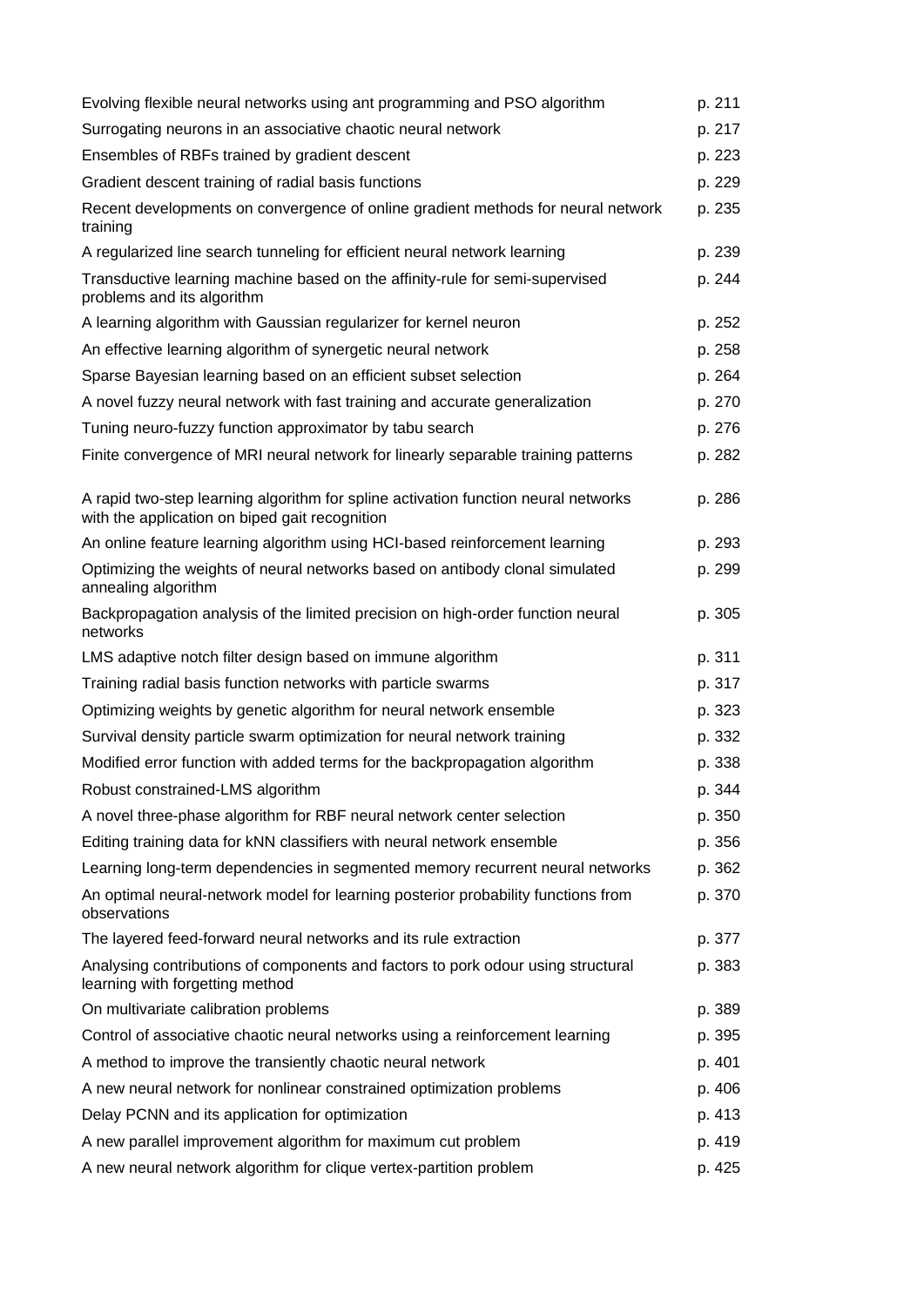| An algorithm based on Hopfield network learning for minimum vertex cover problem                             | p. 430 |
|--------------------------------------------------------------------------------------------------------------|--------|
| A subgraph isomorphism algorithm based on Hopfield neural network                                            | p. 436 |
| A positively self-feedbacked Hopfield neural network for N-queens problem                                    | p. 442 |
| NN-Based GA for engineering optimization                                                                     | p. 448 |
| Applying GENET to the JSSCSOP                                                                                | p. 454 |
| Improvements to Bennett's nearest point algorithm for support vector machines                                | p. 462 |
| Distance-based selection of potential support vectors by kernel matrix                                       | p. 468 |
| A learning method for robust support vector machines                                                         | p. 474 |
| A cascade method for reducing training time and the number of support vectors                                | p. 480 |
| Minimal enclosing sphere estimation and its application to SVMs model selection                              | p. 487 |
| Constructing support vector classifiers with unlabeled data                                                  | p. 494 |
| Nested buffer SMO algorithm for training support vector classifiers                                          | p. 500 |
| Support vector classifier with a fuzzy-value class label                                                     | p. 506 |
| RBF kernel based support vector machine with universal approximation and its<br>application                  | p. 512 |
| A practical parameters selection method for SVM                                                              | p. 518 |
| Ho-Kashyap with early stopping versus soft margin SVM for linear classifiers - an<br>application             | p. 524 |
| Radar HRR profiles recognition based on SVM with power-transformed-correlation<br>kernel                     | p. 531 |
| Hydrocarbon reservoir prediction using support vector machines                                               | p. 537 |
| Toxic vapor classification and concentration estimation for space shuttle and<br>international space station | p. 543 |
| Optimal watermark detection based on support vector machines                                                 | p. 552 |
| Online LS-SVM learning for classification problems based on incremental chunk                                | p. 558 |
| A novel approach to clustering analysis based on support vector machine                                      | p. 565 |
| Application of support vector machine in queuing system                                                      | p. 571 |
| Modelling of chaotic systems with novel weighted recurrent least squares support<br>vector machines          | p. 578 |
| Nonlinear system identification based on an improved support vector regression<br>estimator                  | p. 586 |
| Anomaly detection using support vector machines                                                              | p. 592 |
| Power plant boiler air preheater hot spots detection system based on least square<br>support vector machines | p. 598 |
| Support vector machine multiuser detector for TD-SCDMA communication system in<br>multipath channels         | p. 605 |
| Eyes location by hierarchical SVM classifiers                                                                | p. 611 |
| Classification of stellar spectral data using SVM                                                            | p. 616 |
| Iris recognition using support vector machines                                                               | p. 622 |
| Heuristic genetic algorithm-based support vector classifier for recognition of<br>remote sensing images      | p. 629 |
| Landmine feature extraction and classification of GPR data based on SVM method                               | p. 636 |
| Occupant classification for smart airbag using stereovision and support vector<br>machines                   | p. 642 |
| Support vector machine committee for classification                                                          | p. 648 |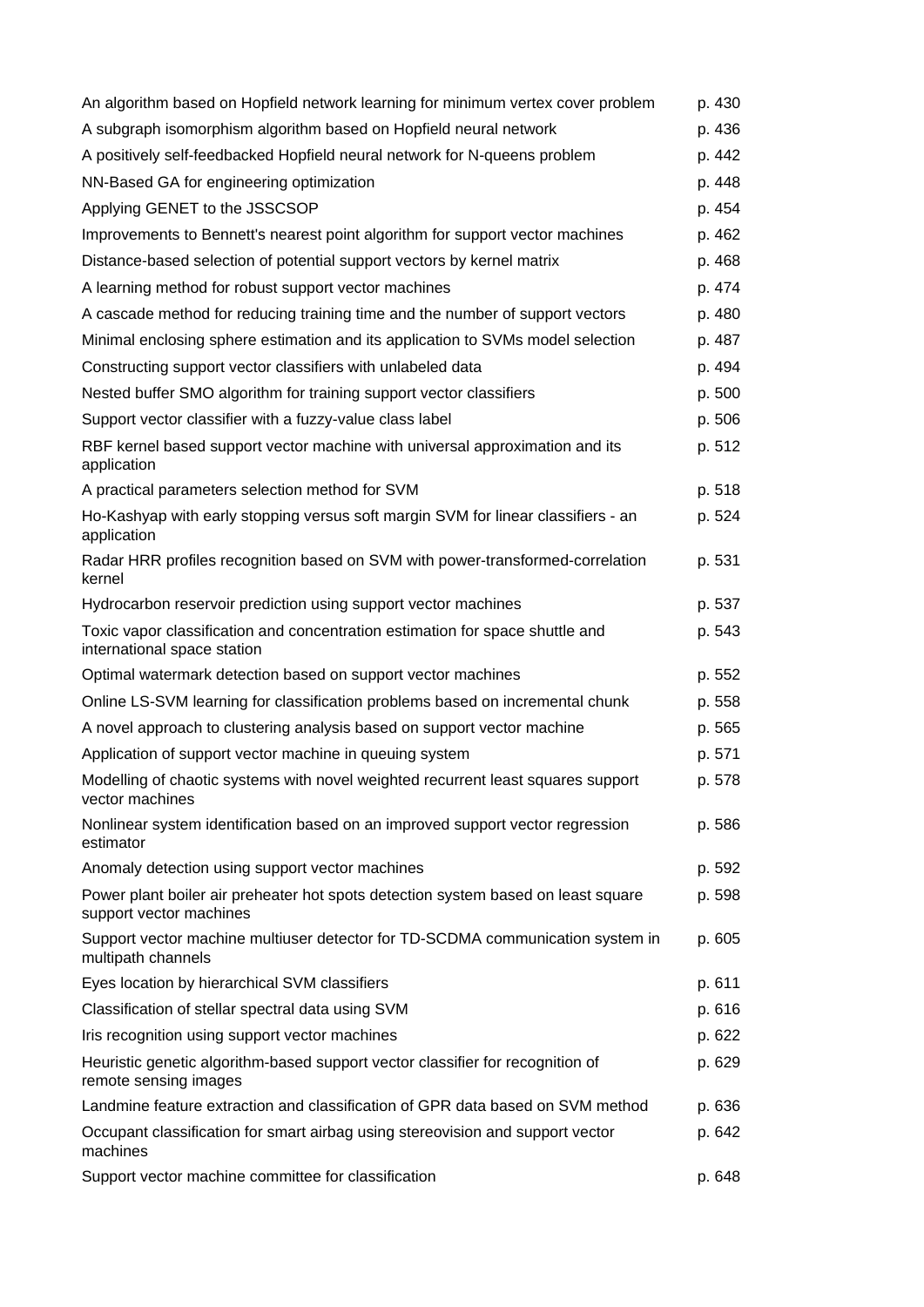| Automatic modulation classification by support vector machines                                            | p. 654 |
|-----------------------------------------------------------------------------------------------------------|--------|
| Blind source separation using for time-delay direction finding                                            | p. 660 |
| Frequency-domain separation algorithms for instantaneous mixtures                                         | p. 666 |
| Cumulant-based blind separation of convolutive mixtures                                                   | p. 672 |
| A new blind source separation method based on fractional lower order statistics and<br>neural network     | p. 678 |
| A clustering approach for blind source separation with more sources than mixtures                         | p. 684 |
| A blind source separation algorithm with linear prediction filters                                        | p. 690 |
| A blind source separation based micro gas sensor array modeling method                                    | p. 696 |
| A novel denoising algorithm based on feedforward multilayer blind separation                              | p. 702 |
| The existence of spurious equilibrium in FastICA                                                          | p. 708 |
| Hardware implementation of pulsed neural networks based on delta-sigma modulator for p. 714<br><b>ICA</b> |        |
| Study on object recognition based on independent component analysis                                       | p. 720 |
| Application of ICA method for detecting functional MRI activation data                                    | p. 726 |
| Single-trial estimation of multi-channel VEP signals using independent component<br>analysis              | p. 732 |
| Data hiding in independent components of video                                                            | p. 738 |
| Multisensor data fusion based on independent component analysis for fault diagnosis<br>of rotor           | p. 744 |
| Substructural damage detection using neural networks and ICA                                              | p. 750 |
| Speech segregation using constrained ICA                                                                  | p. 755 |
| Adaptive RLS implementation of non-negative PCA algorithm for blind source<br>separation                  | p. 761 |
| Progressive principal component analysis                                                                  | p. 768 |
| Extracting target information in multispectral images using a modified KPCA approach                      | p. 774 |
| Use PCA neural network to extract the PN sequence in lower SNR DS/SS signals                              | p. 780 |
| Hierarchical PCA-NN for retrieving the optical properties of two-layer tissue model                       | p. 786 |
| Principal component analysis neural network based probabilistic tracking of unpaved<br>road               | p. 792 |
| Chemical separation process monitoring based on nonlinear principal component<br>analysis                 | p. 798 |
| An adjusted Gaussian skin-color model based on principal component analysis                               | p. 804 |
| Convergence analysis for Oja+MCA learning algorithm                                                       | p. 810 |
| On the discrete time dynamics of the MCA neural networks                                                  | p. 815 |
| The cook projection index estimation using the wavelet kernel function                                    | p. 822 |
| Automatic cluster number determination via BYY harmony learning                                           | p. 828 |
| Unsupervised learning for hierarchical clustering using statistical information                           | p. 834 |
| Document clustering algorithm based on tree-structured growing self-organizing<br>feature map             | p. 840 |
| Improved SOM clustering for software component catalogue                                                  | p. 846 |
| Classification by multilayer feedforward ensembles                                                        | p. 852 |